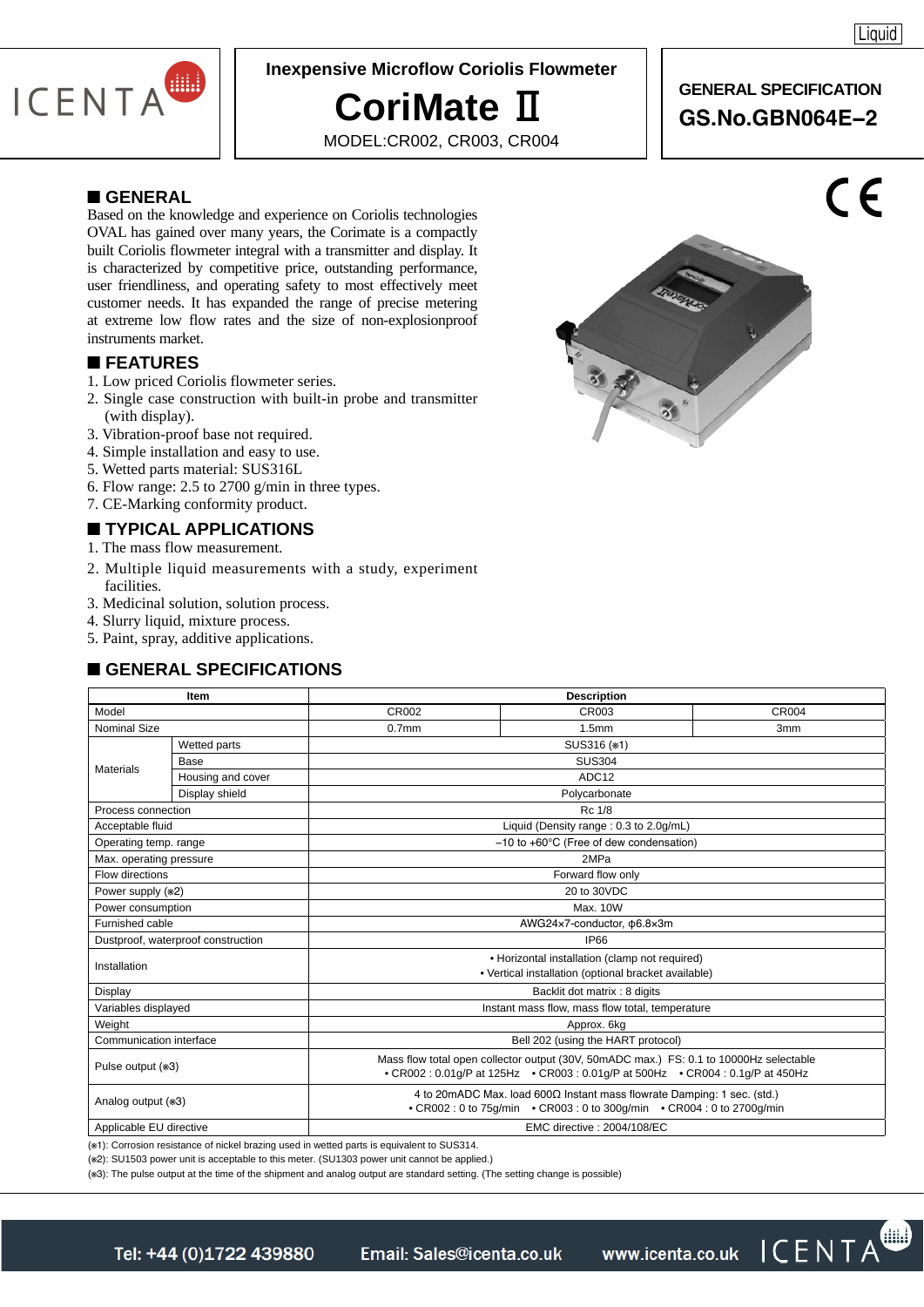### ■ **GENERAL PERFORMANCE**

|                      | <b>Item</b>                     | <b>Description</b>                                                                       |       |       |  |  |
|----------------------|---------------------------------|------------------------------------------------------------------------------------------|-------|-------|--|--|
|                      | Model                           | CR002                                                                                    | CR003 | CR004 |  |  |
|                      | Max. Flowrate<br>q/min          | 75                                                                                       | 300   | 2700  |  |  |
|                      | Min. Analog range<br>q/min      | 5                                                                                        | 20    | 180   |  |  |
| Flowrate<br>(Liquid) | Cutoff<br>$q/min$ ( $*1$ )      | 1.5                                                                                      | 6     | 54    |  |  |
|                      | Factory calibration<br>accuracy | ±0.1% of F.S (Below 33% of flowrate)<br>$\pm 0.3\%$ RD (33% to 100% of flowrate)         |       |       |  |  |
|                      | Repeatability                   | $\pm 0.07\%$ of F.S. (Below 33% of flowrate)<br>$\pm 0.2\%$ RD (33% to 100% of flowrate) |       |       |  |  |
|                      | Analog accuracy                 | Accuracy $\pm 0.1\%$ of full scale                                                       |       |       |  |  |

(※1) : The flowrate (output signal and indication level) becomes zero at cutoff level lower. (Setting change by the customer is available.)

### ■ **PRESSURE LOSSES**

### ■ **METER ERROR**





### ■ **PRODUCT CODE EXPLANATION**

| Item                     |      | Code No. |                   |                                                                                        |                  |  |   |                                                 |                          |             |  |  | <b>Description</b>                            |  |  |  |
|--------------------------|------|----------|-------------------|----------------------------------------------------------------------------------------|------------------|--|---|-------------------------------------------------|--------------------------|-------------|--|--|-----------------------------------------------|--|--|--|
|                          |      |          |                   | $\mid 0 0 \mid 0 0 0 0 \mid 0 \mid - \mid 0 0 \mid - \mid 0 \mid 0 \mid 0 \mid 0 \mid$ |                  |  |   |                                                 |                          |             |  |  |                                               |  |  |  |
| Model                    | C RI |          |                   |                                                                                        |                  |  |   |                                                 |                          |             |  |  | CoriMate                                      |  |  |  |
| $0 \quad 0 \quad 2$      |      |          |                   |                                                                                        |                  |  |   | 0.7mm, Flow range $(g/min)$ : 2.5 to 75 (Rc1/8) |                          |             |  |  |                                               |  |  |  |
| Nominal Size             |      |          |                   | $0 \t0 \t3$                                                                            |                  |  |   |                                                 |                          |             |  |  | 1.5mm, Flow range (g/min) : 10 to 300 (Rc1/8) |  |  |  |
|                          |      |          |                   | $0 \t0 \t4$                                                                            |                  |  |   |                                                 |                          |             |  |  | 3mm, Flow range (g/min): 90 to 2700 (Rc1/8)   |  |  |  |
| Structural category      |      | D        | $\qquad \qquad -$ |                                                                                        |                  |  |   |                                                 |                          | CoriMate II |  |  |                                               |  |  |  |
| Material                 |      |          |                   |                                                                                        |                  |  | S | s l                                             | $\overline{\phantom{m}}$ |             |  |  | SUS316L                                       |  |  |  |
| Process connection       |      | 2        |                   |                                                                                        | Screw connection |  |   |                                                 |                          |             |  |  |                                               |  |  |  |
| Connection rule<br>0     |      |          |                   | Always "0"                                                                             |                  |  |   |                                                 |                          |             |  |  |                                               |  |  |  |
| Pressure category        |      | 0        | Always "0"        |                                                                                        |                  |  |   |                                                 |                          |             |  |  |                                               |  |  |  |
| Transmitter construction |      |          |                   |                                                                                        |                  |  |   |                                                 |                          |             |  |  | Non-explosionproof integral type transmitter  |  |  |  |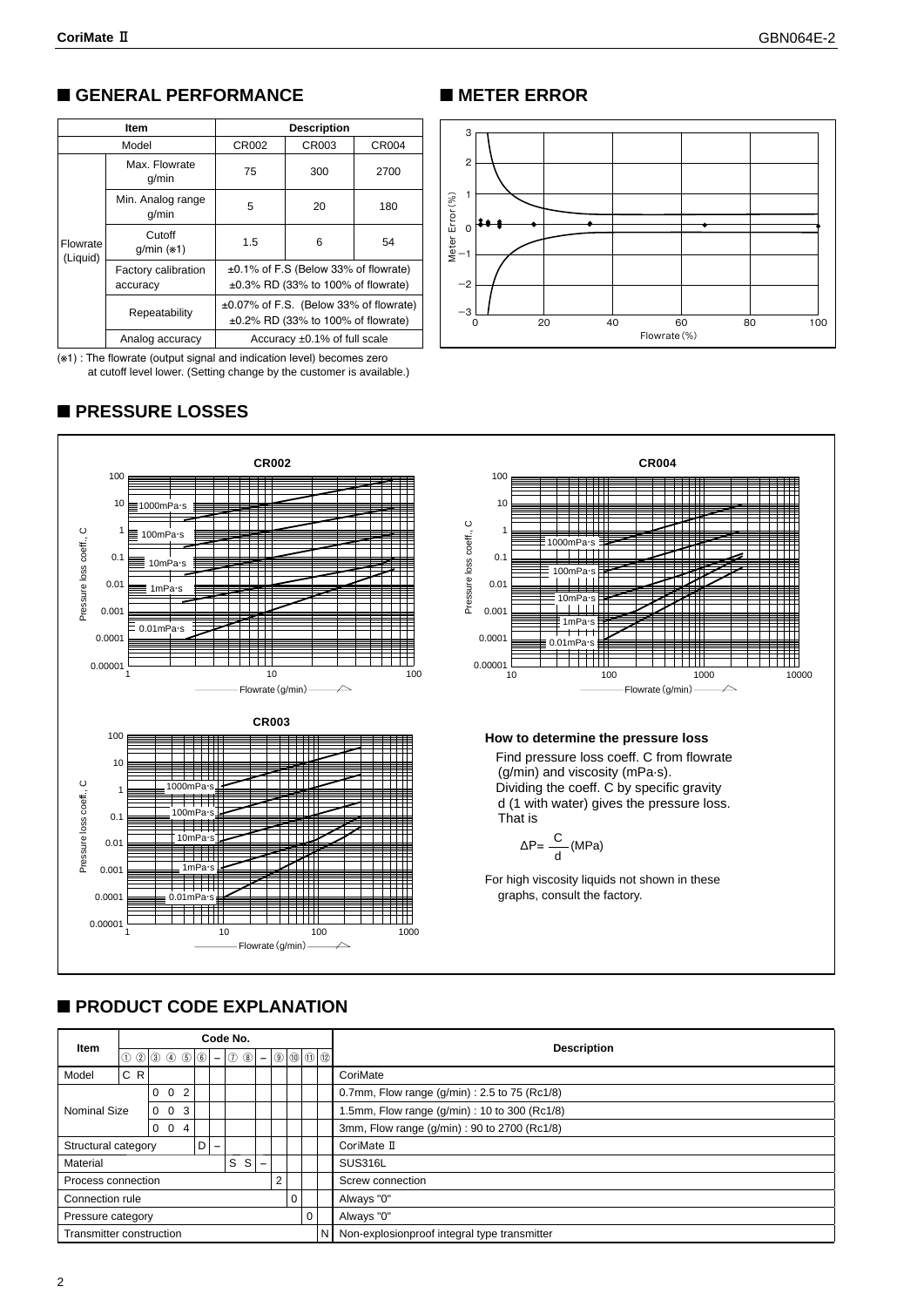## **OVAL Coriolis Flowmeters CoriMate** Ⅱ **(Reference drawing)**



### ■ **PRODUCT CODE EXPLANATION**

| C'FMD | Model          | Nominal<br>Size | Max. allowable<br>pressure (MPa) | Weght<br>Approx. (kg) |
|-------|----------------|-----------------|----------------------------------|-----------------------|
|       | CR002D-SS-200N | Rc1/8           | 2.00                             | 6.0                   |
|       | CR003D-SS-200N | Rc1/8           | 2.00                             | 6.0                   |
|       | CR004D-SS-200N | Rc1/8           | 2.00                             | 6.0                   |

| No.              | Name                     | Material         | Quantity |
|------------------|--------------------------|------------------|----------|
| 1.               | Nozzle                   | <b>SUS316L</b>   | 2        |
| 2)               | Flowtube                 | SUS316L-TP       |          |
| 3)               | <b>Housing and Cover</b> | ADC12 equivalent |          |
| $\left(4\right)$ | Base                     | <b>SUS304</b>    |          |
| 5)               | Display shielding        | Polycarbonate    |          |

#### ■ **GENERAL SPECIFICATIONS**

| <b>Item</b>                        | <b>Description</b>                                                         |  |  |  |
|------------------------------------|----------------------------------------------------------------------------|--|--|--|
| Acceptable fluid                   | Liquid (Density range: 0.3 to 2.0g/mL)                                     |  |  |  |
| Liquid temperature                 | $-10$ to $+60^{\circ}$ C (Free of dew condensation)                        |  |  |  |
| <b>Flow directions</b>             | Forward flow only                                                          |  |  |  |
| Power supply                       | 20 to 30VDC                                                                |  |  |  |
| Power consumption                  | Max.10W                                                                    |  |  |  |
| Cable                              | AWG24x7-conductor, 3m (finished OD: φ6.8mm)                                |  |  |  |
| Explosionproof configuration       | Non-explosionproof                                                         |  |  |  |
| Dustproof, waterproof construction | IP66                                                                       |  |  |  |
| Physical orientation               | Horizontal (unnecessary to fix), Vertical (bracket for fixation is option) |  |  |  |
| Display                            | 8 digits LCD, Backlit dot matrix                                           |  |  |  |
| Variables displayed                | Instant mass flow, mass flow total, temperature                            |  |  |  |
| Communication interface            | Bell 202 (using the HART protocol)                                         |  |  |  |
|                                    | Mass flow total open collector output (10V min. to 30V max. 50mADC)        |  |  |  |
| Pulse output                       | Flowrate span: 0.1 to 10000Hz selectable                                   |  |  |  |
|                                    | 4 to 20mADC Max., load $600\Omega$ , Instant mass flowrate                 |  |  |  |
| Analog output                      | Addition Damping: 0 to 200 sec (0 sec standard)                            |  |  |  |